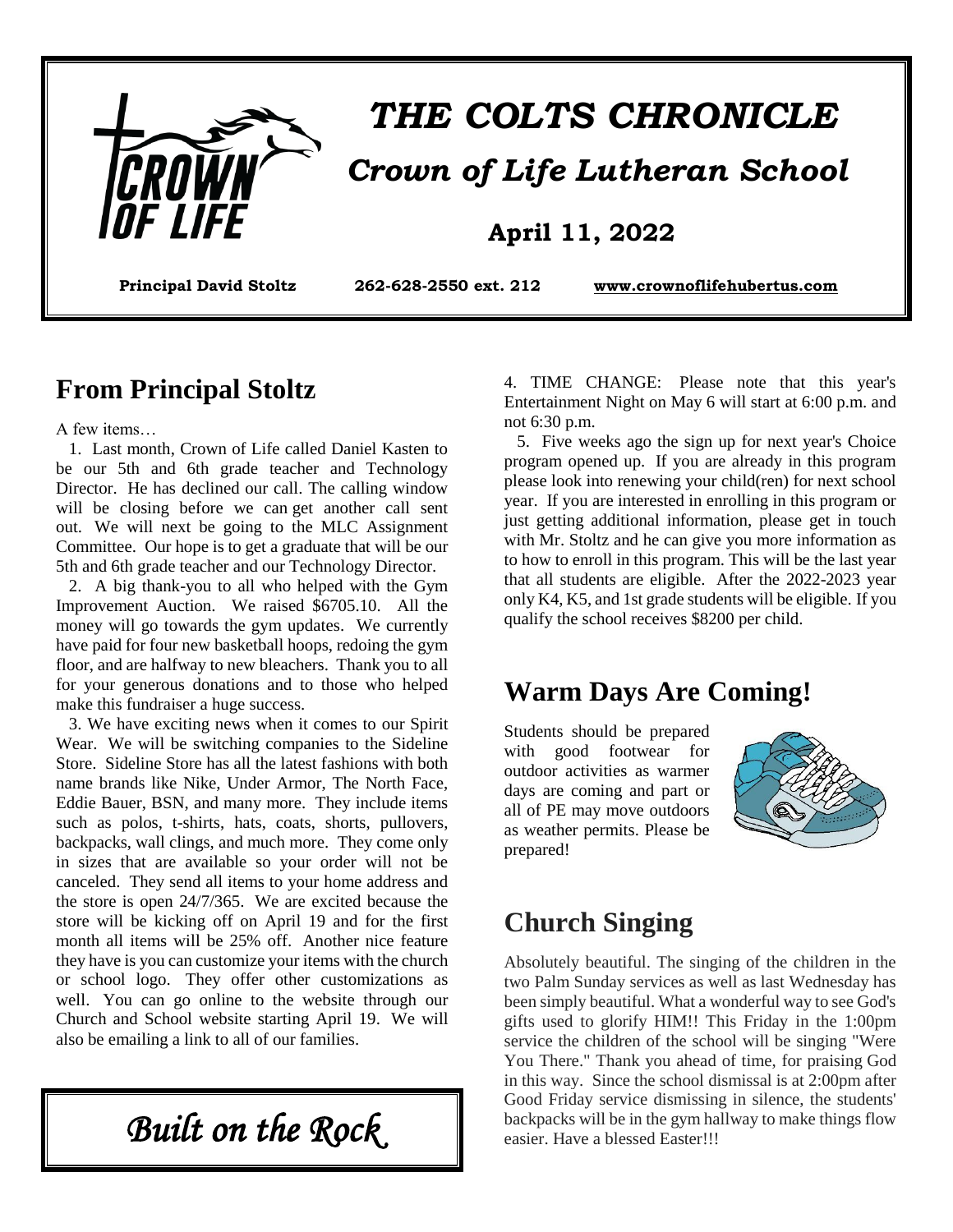## **May Hot Lunch**

The May hot lunch order forms and payment are due on **Tuesday, April 19**. The hot lunch calendar is on the back of the newsletter.

# **Gymnasium Renovation**

For a limited time SCRIP offers \$5 & \$10 gift cards for more than 70 retailers for the spring gift giving season. Place an order from the attached order form in order for all proceeds to benefit our Gymnasium Renovation program. This will only take place during the month of April. Special Note: Papa Murphy's is on the list! Thanks for helping!

# **Summer Childcare Program**

Unfortunately due to low enrollment and issues with staffing, we will not be able to offer summer care this year. We are hoping to plan a few FUN activities or field trips that families can register for throughout the summer. We will have more information on that in the weeks to come. Thank you for your understanding.

> **Mission Offerings** *Lighthouse Youth Center* **April 6--\$41.62**

# **KML Elementary Band**

The Elementary School Band Program offered by Kettle Moraine Lutheran High School has begun online registration for the 2022-2023 school year. Parents

and current fourth through seventh grade students who wish to learn more about the program and our free summer band camps are invited to attend one of two informational sessions on Sunday, May 1 at 2:00 PM and Tuesday, May 3 at 7:00 PM in the KML



Performing Arts Center Auditorium. If you would like more information you can contact Nate Amundson, the Director of Elementary School Bands, at [nate.amundson@kmlhs.org](mailto:nate.amundson@kmlhs.org) or visit [www.kmlhs.org/kmlesbands](http://www.kmlhs.org/kmlesbands).

*School Registration for 2022-2023 opened March 1. To register please go to crownoflifehubertus.com. Go to "School" at the top of the page and then "Enrollment" in the drop down menu.*

> **Friday, April 15** *2:00pm dismissal after church No after school childcare*

> > **Monday, April 18** *No school/childcare*

# **Help Needed with Props**

Practices are in full swing for Entertainment Night. We are getting more excited as the date draws near. Students have been making some props and will be helping with some of the painting of scenery etc. Hopefully we will be able to finish the painting during the school day, but keep posted if we need some help after school to finish the painting. There are a few props that need assembling, which parents could help with at home. We also have some backdrop stands that need some assembling here at school as well. If you would like to help out in some way, please contact, Mrs. Adams, Mrs. Grivno or Mrs. Wersheim. Thank you!!!

## **Yearbooks 2021-2022**

This is the last week to order an additional yearbook with or without personalization.

For those ordering an **extra** yearbook follow these steps:

- 1. Visit: [www.memorybook.com/online](http://www.memorybook.com/online-)  pay/parent-pay/
- 2. Enter our school code: 165552. Then click "Go to your school account login."
- 3. Click on the link below our school name.
- 4. Register as a "new user"
- 5. Buy an additional yearbook for \$12.00 or a yearbook for \$14.00 with personalization.

Order deadline for extra yearbooks is **April 13, 2022.**